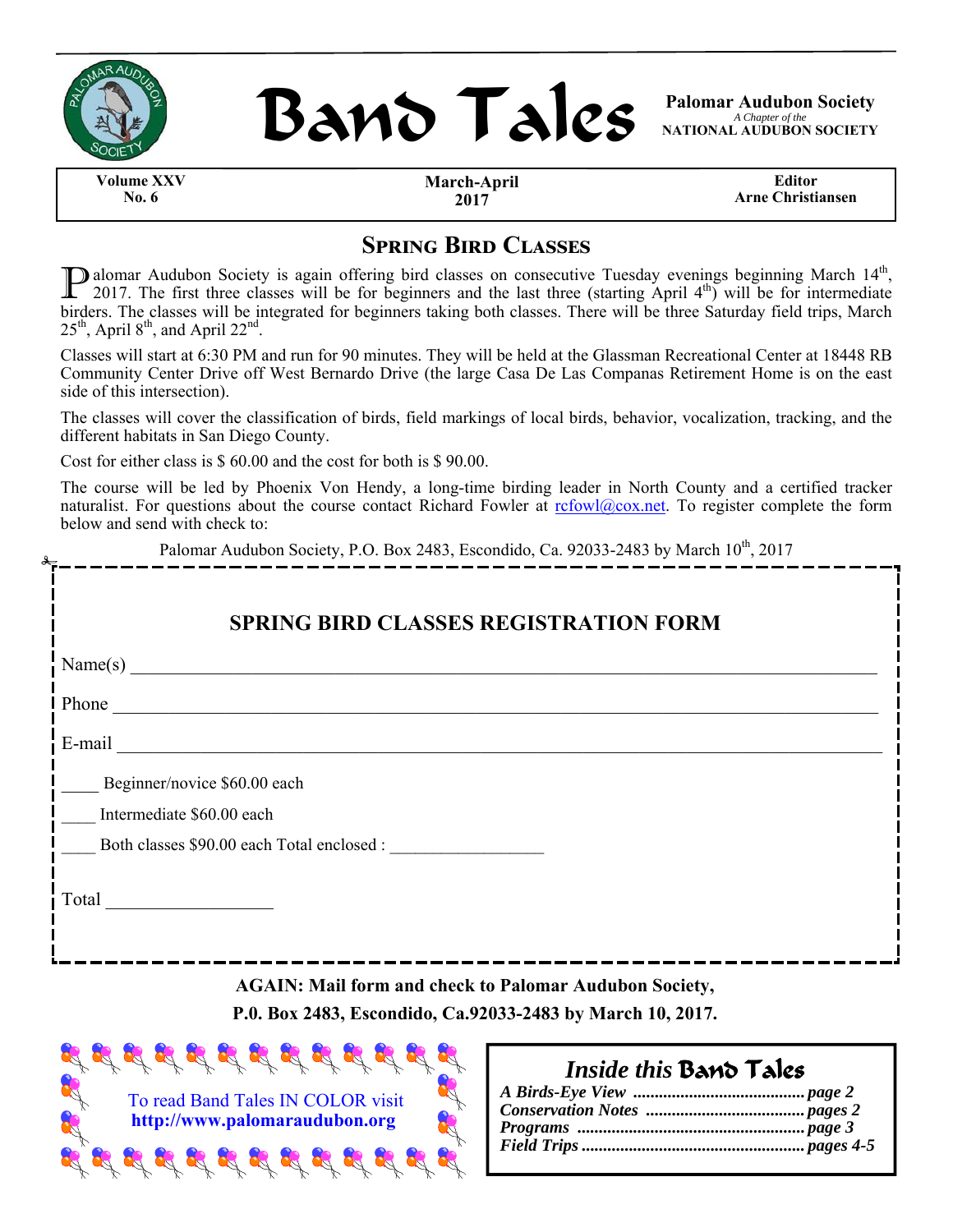### **A BIRD'S EYE VIEW** *Penny Hernandez*

I don't know how many of you read the Union - Tribune, but I have one weekly writer that I can't miss, Ernie Cowen Outdoors column. He always has great subjects: birds, bugs, fish, deserts, mountains, and seas. I also want to thank him for his support of all of San Diego's Audubon Societies. He mentions our meetings, bird classes, and festivals in his column. I wish he would be my ghost writer.



Since I know how busy he is with his columns and speaking engagements, along with his photography, I will just use his subject ideas.

Ernie's article on the "HOPING FOR GREAT DESERT BLOOM' in January has me looking forward to

March. Last year my brother, Al, visited in March and we went out to Anza-Borrego Desert looking for blooms. Al, a Botanist, is a great person with whom to look for blooms. He can spot the smallest flower from the car. The problem is, he only knows the scientific names and I want to know the common names.

According to Ernie's article we should have a great year. The experts say rain, temperature and wind are what make either a good year or a great year. As you are aware we have had the rain, so let's pray that the winds and temperatures are correct too.

Well, I am going to call my brother, have him fly down in March, and remember to get my binoculars ready to find all the desert birds along with those wonderful blooms.

Maybe I'll see you there.



**CONSERVATION NOTES** *Richard Fowler* 

### **SAVE 1,000 ACRES !**

K evin Bernard, president of Escondido Creek Conservancy (TECC), updated the Palomar Audubon Board at our February meeting on the current status of TECC efforts to preserve 1000 acres in North San Diego County.

The 1000 acres consist of two parcels north of Escondido and close to Daley Ranch. The first is the 694 acre Mountain Gate property east of Daley Ranch and the second is the 290 acre John Henry Ranch just west of Lake Wohlford. TECC is working on an additional property that would protect a corridor from Interstate 15 to Lake Wohlford. A corridor that would help preserve the large predators in San Diego County.

TECC currently has options to purchase the above properties. Options that received financial support from

Palomar Audubon this past year. TECC will need continuing financial support over the next three years until the property is acquired by a major funding source, such as the County, State or NGO. Their fund raising goal for this year is one million dollars and for the next three, eleven million. TECC has been very successful at preserving such properties in the past and has never failed to date. Their successes are further down the Escondido Creek water shed below Escondido. According to Bernard, a key to TECC's success has been their ability to leverage dollars on the order of 80:1.

Your board is of course interested in how PAS can best support TECC efforts. We would love to hear from you with any ideas you may have. In the meantime this will be a continuing issue for the board. We hope to present a plan to the membership in the next two months. So stay tuned for the next Band Tales.



Richard

I n our zeal to discover and observe interesting birds, we may sometimes forget that there are rules to the game. It's worth refreshing ourselves on these rules--here is the **ABA Code of Birding Ethics.** 

American Birding Association Principles of Birding Ethics

1. Promote the welfare of birds and their environment.

1(a) Support the protection of important bird habitat.

1(b) To avoid stressing birds or exposing them to danger, exercise restraint and caution during observation, photography, sound recording, or filming.

Limit the use of recordings and other methods of attracting birds, and never use such methods in heavily birded areas or for attracting any species that is Threatened, Endangered, or of Special Concern, or is rare in your local area.

Keep well back from nests and nesting colonies, roosts, display areas, and important feeding sites. In such sensitive areas, if there is a need for extended observation, photography, filming, or recording, try to use a blind or hide, and take advantage of natural cover.

Use artificial light sparingly for filming or photography, especially for close-ups.

1(c) Before advertising the presence of a rare bird, evaluate the potential for disturbance to the bird, its surroundings and other people in the area, and proceed only if access can be controlled, disturbance can be minimized, and permission has been obtained from private landowners. The sites of rare nesting birds should be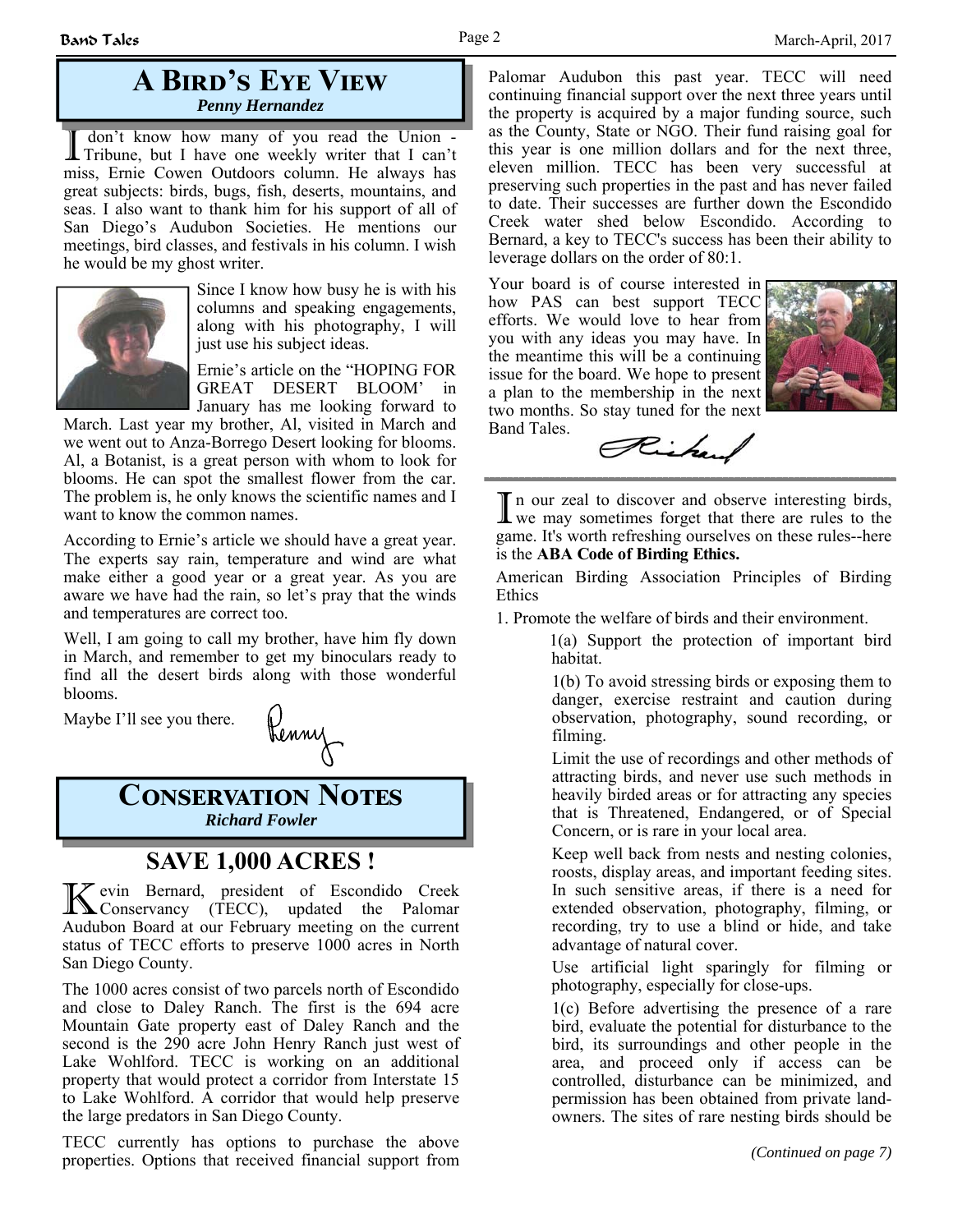## **FROM AUDUBON NATIONAL**



*Sambucas Canadensis Fruit with Thrasher Photo by Will Stuart*

If y growing native plants, you are helping birds and **)** you're not alone. Together bird lovers can make a big difference in the fight against climate change.



National Audubon Society 225 Varick Street New York, NY 10014 USA (844) 428-3826 **audubon.org** © 2016 National Audubon Society, Inc.

*Please join us for our interesting monthly program and refreshments at the Remington Club, 16916 Hierba Drive, Rancho Bernardo. There is a social period beginning at 7:00 pm with the meeting and program getting under way promptly at 7:30 pm.* 

**PROGRAMS** 

### Thursday, March 23 **Anne Mulford**

# **"Leading the Way – SeaWorld's Bird Rescue**

**Program"**<br>s we all know, SeaWorld San Diego is an animal A s we all know, SeaWorld San Diego is an animal theme park, oceanarium, outside aquarium, and a marine animal park. With a legacy of animal rescue spanning more than 50 years and benefiting more than 28,000 animals, SeaWorld is leading the way in responding to wildlife in crisis. Working in partnership with state, local, and federal agencies, SeaWorld rescue teams are on call 24/7 assisting animals that are orphaned, ill, injured, or in need of expert care. This presentation will briefly cover the program history, current program structure, what bird species SeaWorld cares for, different care protocols based on taxa, oiled wildlife care, and possibly an individual case or two.

Anne Mulford is a Senior Aviculturist having worked in the SeaWorld Bird Department for over 20 years. During that time she has cared for flamingos, waterfowl, aviary birds, rehab birds, high- and sub-Antarctic penguins, and Alcids. In 2015 she became one of three dedicated staff in the recently created Bird Rescue area within the Bird Department. In December 2016, she joined the newer SeaWorld Rescue Department which combined both the Bird and Mammal Rescue functions and now cares solely for all rescue animals. Tonight's presentation promises to be very informative and educational.

### **Mark your calendars. Don't miss this one!**

### Thursday, April 27 **Ed Henry "Birds, Blossoms, and Butterflies: Trinidad & Tobago"**

T his presentation features photos taken from November 30 through December 7, 2015, in and around the Asa Wright Nature Center on Trinidad and the Cuffie River Eco-lodge on Tobago. The slides show some of the diverse and colorful birds, blossoms and butterflies of those places, including honeycreepers, motmots, hummingbirds, and the unique Oilbird among many others.

Ed Henry is a retired San Diego State University Professor of Anthropology and past-president of the San Diego Audubon Society. He has been photographing birds for eleven years.

This is Ed's third PAS presentation. Mark your calendar and don't miss this one!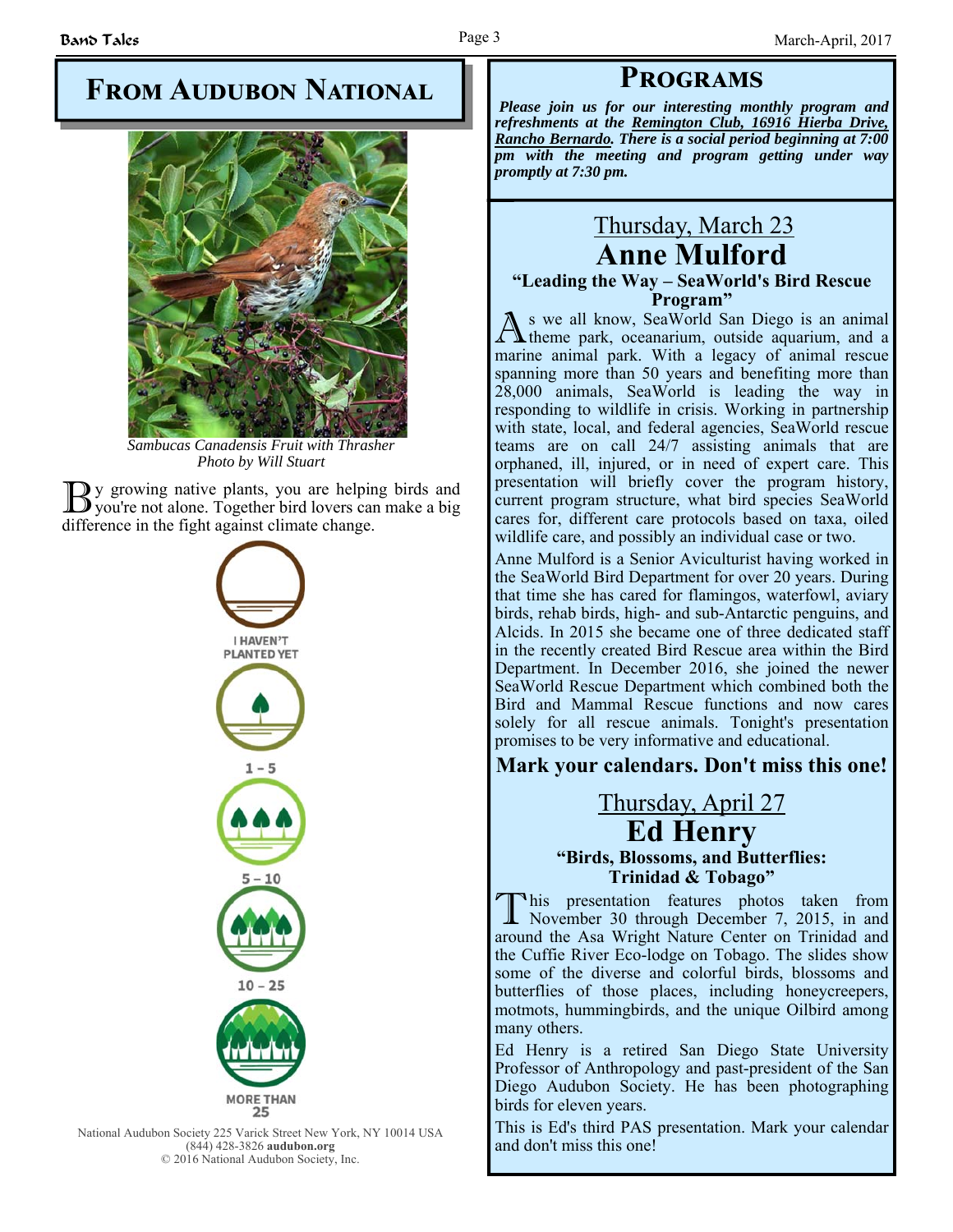### **FIELD TRIPS** *Jim Beckman*

 $\bar{y}$  hether a seasoned birder or a beginner, you are welcome to join us. For more information call the trip leader shown below. Heavy rain cancels trips. Locations in Thomas Guide Coordinates are shown in parenthesis as (Page-Column Row). Ratings: 1=easy, suitable for all levels, 2=moderate, a bit more walking and possibly some hilly terrain, 3=challenging, longer hikes and may involve some steep terrain.

> Saturday, March 4, 8:30 a.m. **Santee Lakes** Santee **(1231-A5) Rating: 2**

From I-15 go east on Highway 52. Exit at Mast Blvd. Continue east on Mast Blvd. to Fanita Parkway. Turn right and continue south to the entrance to Santee Lakes on your right. Car entry fee is \$5.

**OR** from Mast Blvd, turn left on Fanita Parkway, and continue north to Lake Canyon Drive. Turn right, park and walk in the open gate for **free**. Meet in the parking lot by the General Store between lakes 4 & 5.

Leader: Tom Trowbridge

760-743-1052

Saturday, March 11, 8:30 a.m. **San Jacinto Wildlife Area** Riverside County **(RC 749-B4) Rating: 2**

From San Diego County take I-15 north through Temecula and take the I-215. Continue north on the I-215. Exit at the Ramona Expressway right (east). Continue east to Lakeview (a small town) At the stoplight, turn left (north) on Davis Road. Proceed on the asphalt and gravel road for two miles to the SJWA headquarters parking lot on the right. From Escondido allow 75 minutes drive time. **Bring a lunch.** Always a PAS favorite!

Leader: Sally Sanderson 760-749-6995

> Saturday, March 18, 8:30 a.m. **Lake Hodges** Del Dios **(1149-E4) Rating: 2**

From I-15 in Escondido exit at Via Rancho Parkway and drive west to Lake Drive. Turn left and drive south about 1/2 mile. Meet at Del Dios Park across from the Country Store. We should see waterfowl, shorebirds and a whole host of local residents.

Leader: Jeff Ebright 858-484-3932



### Saturday, March 25, 8:30 a.m. **Whelan Lake Bird Sanctuary** Oceanside **(1066-F7) Rating: 2**

From Highway 78 west, exit north on El Camino Real and continue to Douglas Drive. From I-5 north exit east on Highway 76 and continue to the Douglas Drive exit. Take Douglas Drive north approximately 1 mile and turn left on North River Road. Continue west on North River Rd. to the entrance gate at the end. **Proceed to the Sanctuary on the dirt road. Disregard the "No Trespassing" Signs. Park at the parking area next to the caretaker's house overlooking the lake.**

Leader: Doug Walkley 310-387-8190

#### Saturday, April 1, 8:30 a.m. **San Pasqual Agricultural Trail**  Escondido **(1151-B1) Rating: 2**

Meet at the Ysabel Creek Rd. trailhead at the intersection Ysabel Creek Rd. & Bandy Canyon Rd. This intersection can be reached from Highland Valley Rd. east off of Pomerado Rd & I-15, or from Highway 78 east of the Wild Animal (Safari) Park. We hope to see local residents, which include Cactus Wren, Greater Roadrunner, and a few raptors, possibly the Zone-tailed Hawk. Bring a lunch for an after-birding picnic. Expect warm weather.

Leader: Jim Beckman 858-205-2819

> Saturday, April 8, 8:30 a.m. **Old Mission Dam** San Diego **http://www.mtrp.org/park.asp (1230-F6) Rating: 2**

Take Highway 52 east to the Mast Blvd. exit in Santee. Turn north/east onto Mast Blvd. and then right at the 1st traffic signal (West Hills Parkway). Take West Hills Parkway to Mission Gorge Road and turn right. Take Mission Gorge Road 0.2 miles and merge right onto Father Junipero Serra Trail. Proceed 0.7 miles down Father Juniper Serra Trail to the Old Mission Dam parking lot, located on the right. Arrive extra early to avoid parking on the street. This should be prime time for spring migrants.

Leader: Jack Friery 619-218-7342

Saturday, April 15, 8:30 a.m. **Dairy Mart Pond/Tijuana River Valley** San Diego **(1350 – D5) Rating: 2**

From North County, take the I-15 south and merge with the I-5 south to the Dairy Mart Road Exit. Turn right on Dairy Mart Rd. (south). Continue a very short distance and meet at the dirt parking lot on your right just before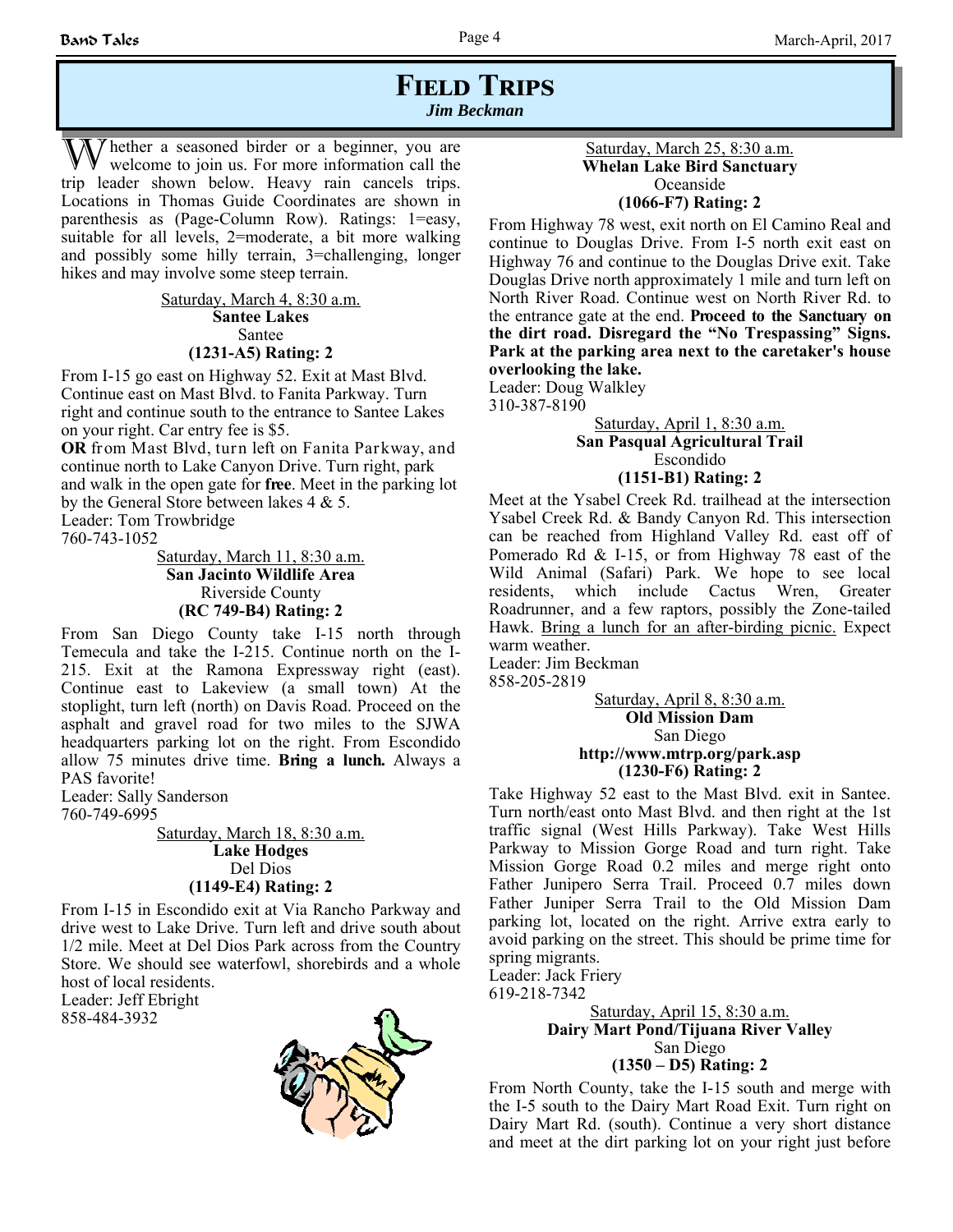the concrete bridge and next to the large "TJRV County Park" sign with the pond on the west side of Dairy Mart Road. We will also drive a short distance to the TJRV Park Headquarters (public restroom and bird feeders) and then visit the nearby Bird & Butterfly Garden where there is a chance of seeing the elusive Black-throated Magpie Jay.

Leader: Michael Beeve 209-247-5237

Saturday, April 22, 8:30 a.m.  **Wilderness Gardens Preserve** Pala **(409-E6) Rating: 2**

This small wilderness area represents a fine example of oak woodland habitat. Meet in the Wilderness Gardens parking lot, which is about 10 miles east of I-15 on Hwy.76, on the south side of the highway. Look for the "Wilderness Gardens Preserve" sign. Parking fee required, but free with senior County pass. Bring a lunch for an after-birding picnic. Expect warm weather. Leader: Jim Beckman 858-205-2819

> Saturday, April 29, 8:30 a.m. **Big Morongo Canyon Preserve** Morongo Valley, San Bernardino County http://www.bigmorongo.org/ **(SB 616-J5) Rating: 1**

From Escondido, proceed north on I-15 for approximately 36 miles to the I-15/I-215 split in Murrieta. Change to I-215 north and continue about 30 miles to Highway 60 east. Take Highway 60 east then continuing east on I-10 approximately 40 miles to Highway 62. Go north on Highway 62 about 12 miles to Morongo Valley (a small town). About a mile or two into town, look for signs for Big Morongo Canyon Preserve. Turn right (south) on East Drive, a dirt road, to the Preserve. The parking lot is just beyond the caretaker's house. Picnic tables and restrooms are available. In the caretaker's yard, several hummingbird and seed feeders will attract many birds for your enjoyment. This location is always a spring hot spot and a favorite PAS field trip. Bring a lunch for an after birding picnic at the bird feeders. Allow 2 hours travel time from Escondido. Leader: Doug Walkley 310-387-8190

Saturday, May 6, 8:00 a.m. **(Note new earlier Spring/ Summer start time) Daley Ranch** Escondido **(1110-C3) Rating: 2-3**

From I-15 in Escondido, exit at El Norte Parkway and drive east approximately 3 miles. Look for the "Daley Ranch/Dixon Lake" signs and turn left on La Honda Drive. Continue north toward Dixon Lake and on to the **free** Daley Ranch parking area on your left. Meet at the trailhead kiosk. Leader: TBA

### *PALOMAR AUDUBON SOCIETY WELCOMES THESE NEW AND RENEWING CHAPTER-ONLY*

Hal and Dianne Benham Sharel Andrews Richard Cook Mike and Meredith Dow Stephen Ellis Ed and Jan Hall Gail De Lalla Fred and Jill Miller Tom and Eva Murphy Penny Hernandez Karen Matthews and John Oldson Bonnie Packert Janet Peyton Linda Rasmussen Sarah Wardlaw Paul Zepf

### *AND WE APPRECIATE OUR DONORS VERY MUCH!*

Sharel Andrews Hal and Dianne Benham Richard Cook Mike and Meredith Dow Ed and Jan Hall Rustom Jamadar Fred and Jill Miller Tom and Eva Murphy

S AVE THE DATE: Olympic Birdfest, April 7-9, 2017.<br>
Enjoy guided birding trips, boat tours, live auction & raffle, gala banquet, and more. Our featured speaker: noted nature photographer Bonnie Block. Join our festival pre-trip: a three-day, two-night birding/sightseeing cruise of the San Juan Islands, April 4-6, 2017. Register separately at www.pugetsoundexpress.com/audubon. Extend your festival with our Neah Bay post-trip on April 9-11, 2017: two days exploring northwest coastal Washington. BirdFest at www.olympicbirdfest.org. registration at www.olympicbirdfest.org.

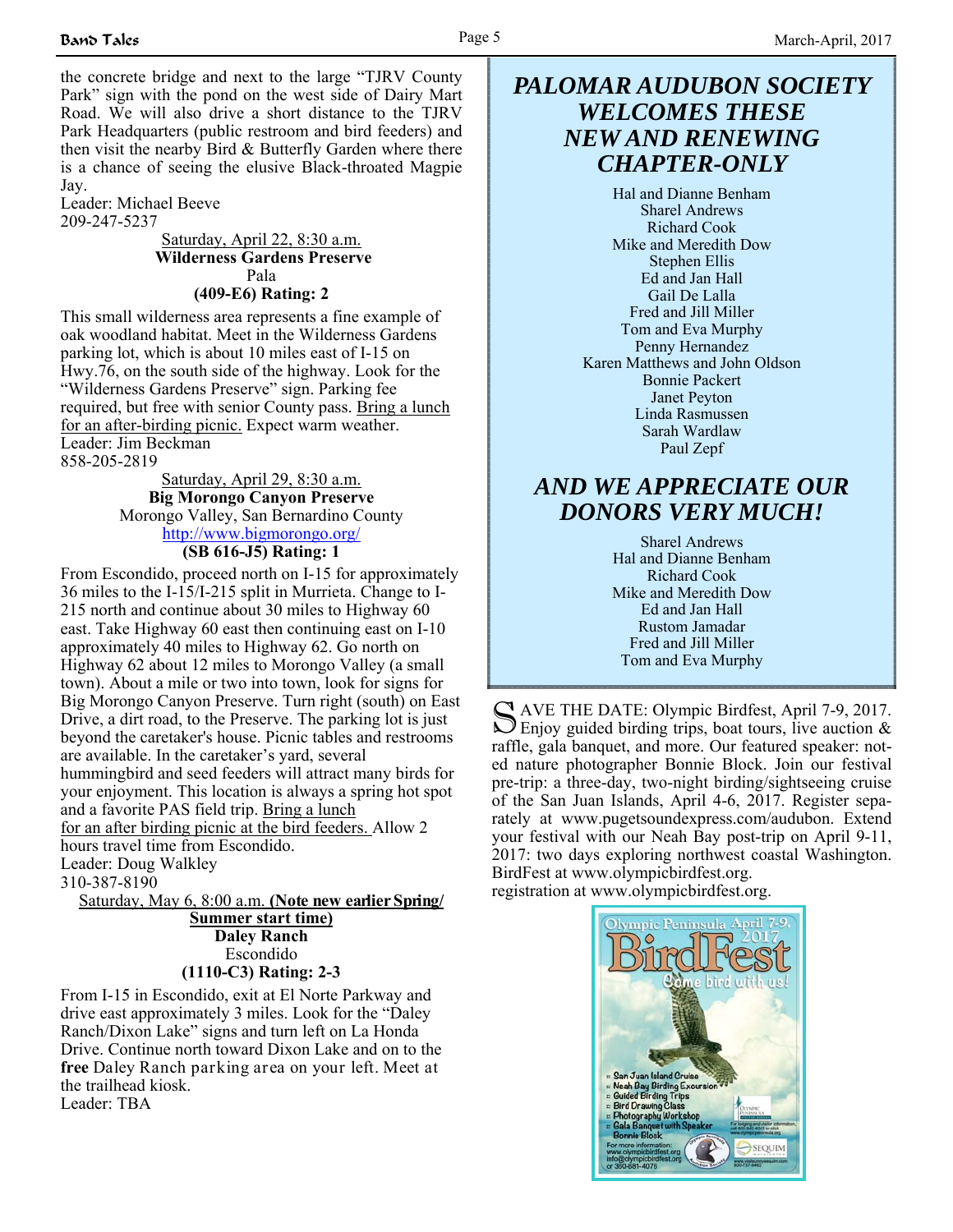### **EASTERN SIERRA/OWENS VALLEY FIELD TRIP LIMITED SIGN-UP**

F rom May 4th to May 8th, Hal Benham will be facilitating a field trip to view Sierra Nevada birdlife featuring the Sage Grouse mating ritual at their lek near Crowley Lake. May  $4<sup>th</sup>$  is a travel day to Lone Pine. On May  $5<sup>th</sup>$  we will travel north to Bishop, birding along the way. Important stops will be at Glacier Lodge for Sooty Grouse and Aspendell for gray-crowned rosy finch, mountain bluebird, Cassin's finch, Clark's Nutcracker and other high altitude specialties. We will stay in Bishop 2 nights. On the evening of May 5th we will attend a talk on the Greater Sage Grouse by biologist Sherri Lissius. May 6<sup>th</sup> will find us at the Lake Crowley grouse lek at 5:30 AM, which means leaving Bishop no later than 4:45 AM. We will spend ample time at the lek, then bird in a long loop for the rest of the day, stopping along the way for a picnic lunch, and finally arriving back at Bishop in the afternoon. On May 7th we will bird our way back to Lone Pine with several stops planned. We will spend the night of the 7th in Lone Pine or you can forge on home if you have the energy.

The trip will be limited to 20 participants. All meals and lodging will be at the participants own expense. The cost is \$50 per person for members of Palomar Audubon Society and \$75 per person for non-members. Checks should be made payable to Palomar Audubon Society. The application must be postmarked **no sooner** than March 15th, and participants will be selected on a first come-first served basis. Send application and check to Dianne Benham, 15946 Cumberland Dr., Poway, CA 92064. Call 858 679 7904 for questions. Participants will receive a full itinerary plus lodging and restaurant details via email when selected.

| <b>EASTERN SIERRA REGISTRATION FORM</b>                                                                                     |
|-----------------------------------------------------------------------------------------------------------------------------|
| Name(s)<br>and the control of the control of the control of the control of the control of the control of the control of the |
| Address                                                                                                                     |
| Home Phone                                                                                                                  |
| Cell Phone                                                                                                                  |
| $E$ -mail                                                                                                                   |
| <b>Amount Enclosed</b>                                                                                                      |

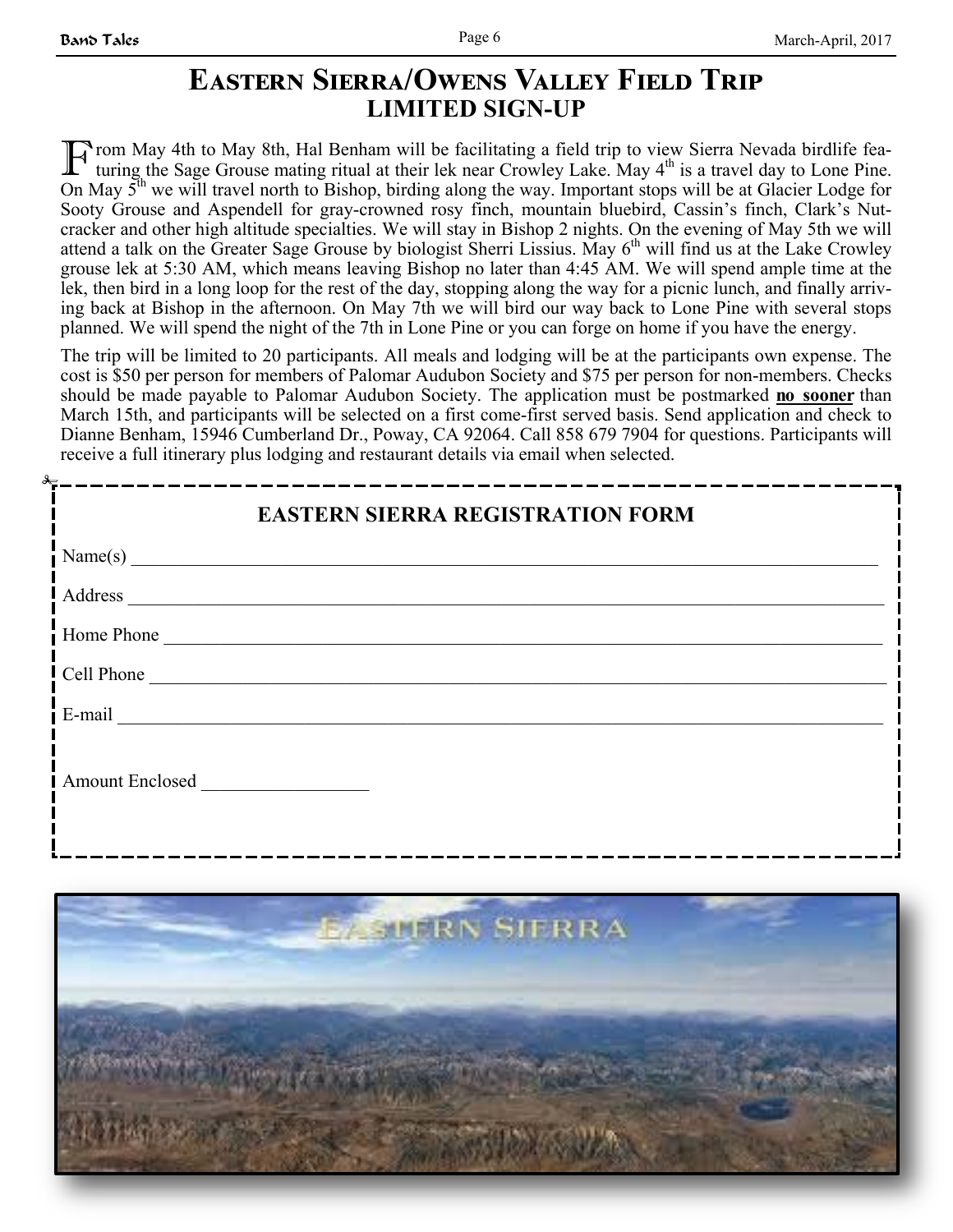### **FIVE ACTIONS THAT WILL PROTECT BIRDS WHERE YOU LIVE:**

1) Reduce or eliminate pesticide and herbicide use. By using fewer chemicals in and around your home you will help keep birds, pets and your family healthy.

2) Help keep ALL water clean: patch bare areas in your yard with native grasses to prevent erosion, sweep sidewalks and driveways instead of hosing them down, and use a funnel when you fill your lawn-mower. The pollution that flows from your yard into local streams can have a harmful impact on the environment.

3) Let your yard get a little messy! Leave snags for nesting places and stack downed tree limbs to create a brush pile, which is a great source of cover for birds during bad weather.

4) Attract hummingbirds with sugar water, made by combining four parts hot water to one part white sugar, boiled for one to two minutes. Never use honey, artificial sweeteners, or food coloring. Clean hummingbird feeders with a solution of one part white vinegar to four parts water once a week.

5) Make your windows visible, to birds to prevent collisions. Put up screens, close drapes and blinds when you leave the house, or stick multiple decals on the glass (decals need to be no more than two to four inches apart to be effective).

Find many more ideas at AudubonAtHome.org or look us up on Facebook at www.facebook.com/AudubonAtHome.

*(Continued from page 2)* 

divulged only to the proper conservation authorities.

1(d) Stay on roads, trails, and paths where they exist; otherwise keep habitat disturbance to a minimum.

2. Respect the law and the rights of others.

2(a) Do not enter private property without the owner's explicit permission.

2(b) Follow all laws, rules, and regulations governing use of roads and public areas, both at home and abroad.

2(c) Practice common courtesy in contacts with other people. Your exemplary behavior will generate goodwill with birders and non-birders alike.

3. Ensure that feeders, nest structures, and other artificial bird environments are safe.

> 3(a) Keep dispensers, water, and food clean and free of decay or disease. It is important to feed birds continually during harsh weather.

3(b) Maintain and clean nest structures regularly.

**FROM AUDUBONATHOME** 3(c) If you are attracting birds to an area, ensure<br>the birds are not exposed to predation from cats the birds are not exposed to predation from cats and other domestic animals, or dangers posed by artificial hazards.

> 4. Group birding, whether organized or impromptu, responsibilities as a Group Member.

> > 4(a) Respect the interests, rights, and skills of fellow birders, as well as those of people participating in other legitimate outdoor activities. Freely share your knowledge and experience, except where code 1(c) applies. Be especially helpful to beginning birders.

> > 4(b) If you witness unethical birding behavior, assess the situation and intervene if you think it prudent. When interceding, inform the person(s) of the inappropriate action and attempt, within reason, to have it stopped. If the behavior continues, document it and notify appropriate individuals or organizations.

 Group Leader Responsibilities [amateur and professional trips and tours]

4(c) Be an exemplary ethical role model for the group. Teach through word and example.

4(d) Keep groups to a size that limits impact on the environment and does not interfere with others using the same area.

4(e) Ensure everyone in the group knows of and practices this code.

4(f) Learn and inform the group of any special circumstances applicable to the areas being visited (e.g. no sound devices allowed).

4(g) Acknowledge that professional tour companies bear a special responsibility to place the welfare of birds and the benefits of public knowledge ahead of the company's commercial interests. Ideally, leaders should keep track of tour sightings, document unusual occurrences, and submit records to appropriate organizations.

Please follow this code. Distribute it and teach it to others.

Additional copies of the Code of Birding Ethics can be obtained from ABA. The ABA Code of Birding Ethics may be reprinted, reproduced, and distributed without restriction. Please acknowledge the role of ABA in developing and promoting this code.

*© American Birding Association*